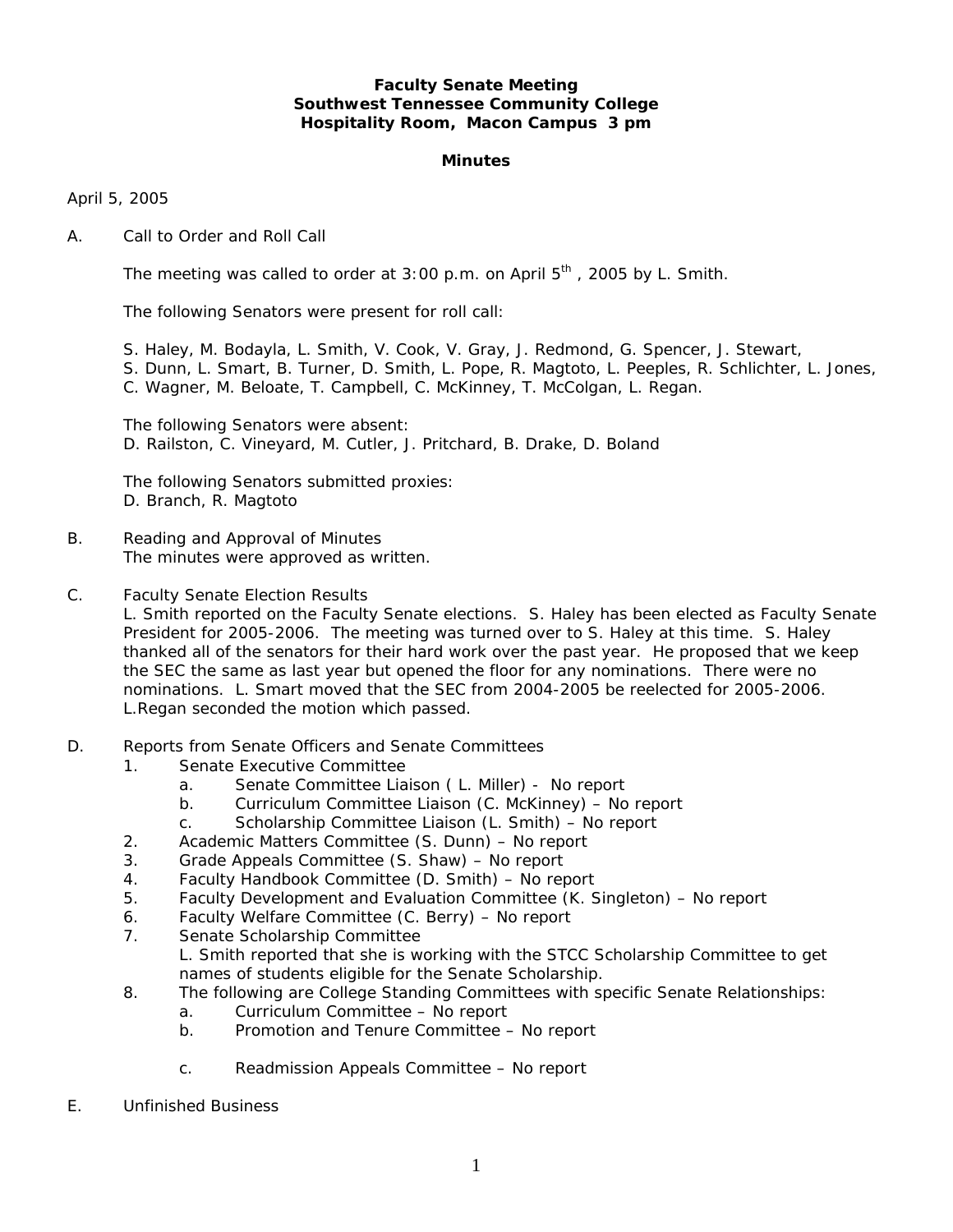- 1. Faculty Web Site Update J. Redmond J. Redmond reported that we are on target to have the newsletter on line by July  $1<sup>st</sup>$ . The site will be used to post information about faculty accomplishments. S. Haley announced that J. Pritchard has written a novel which he will be signing at Burke's Bookstore soon. More details regarding this issue will be distributed.
- 2. I Can Learn Update M. Beloate M. Beloate reported that bids will be solicited for Math programs and department faculty will be able to look at the proposals and be involved in selection. No timeline has been established yet.
- F. New Business
	- 1. Senator Recognition L. Smith

 L. Smith welcomed the new senators, Jeffrey Stewart and Lisa Jones. L. Smith thanked all faculty on the senate for all the help over the last year. She presented a gift to S. Haley as outgoing President and passed around pens for all senators.

- 2. Faculty Senate Elections L. Smith See above C.
- 3. Copier breakdown, equipment problems L.Smith L. Smith reported that the copier in the Whitehead building is never working. Many senators discussed problems they had also encountered. It seems to be happening at all campuses. S. Haley indicated the SEC will address this issue with the President.
- 5. Other Issues
	- a. Faculty Ombudsman

S. Haley would like to create a new position for the Faculty Senate, a Faculty Ombudsman. The responsibilities of the Ombudsman would be:

The Ombudsman would act as a neutral agent in faculty concerns and informally assist to resolve issues related to faculty academic rights, responsibilities, and working environment while promoting the values of fairness, equity, justice, equality of opportunity and mutual respect. In essence, the faculty ombudsman would be an independent, neutral person to whom faculty could turn to in an informal and confidential manner for help with their concerns about the college and its community.

S. Haley indicated that this position could be helpful to those who have confidential issues which they do not want to discuss with the Senate or SEC.

L. Smart moved that this position be created, L. Smith seconded the motion which passed. C. McKinney will serve in this position for the 2005- 2006 year.

b. SEC Meeting – S. Haley

 S. Haley indicated that the SEC will meet with Dr. Essex, Dr. Miller and Dr. Dhingra on April  $6<sup>th</sup>$ , 2005 to discuss summer school issues.

Due to the salary equity this year, funds are not available to guarantee two classes for everyone. Department heads were told they must use the money in the budget to cover summer classes for Summer I. S. Haley asked the Senate for suggestions to take to Dr. Essex.

R. Schlichter asked how funds for the second summer term will be funded?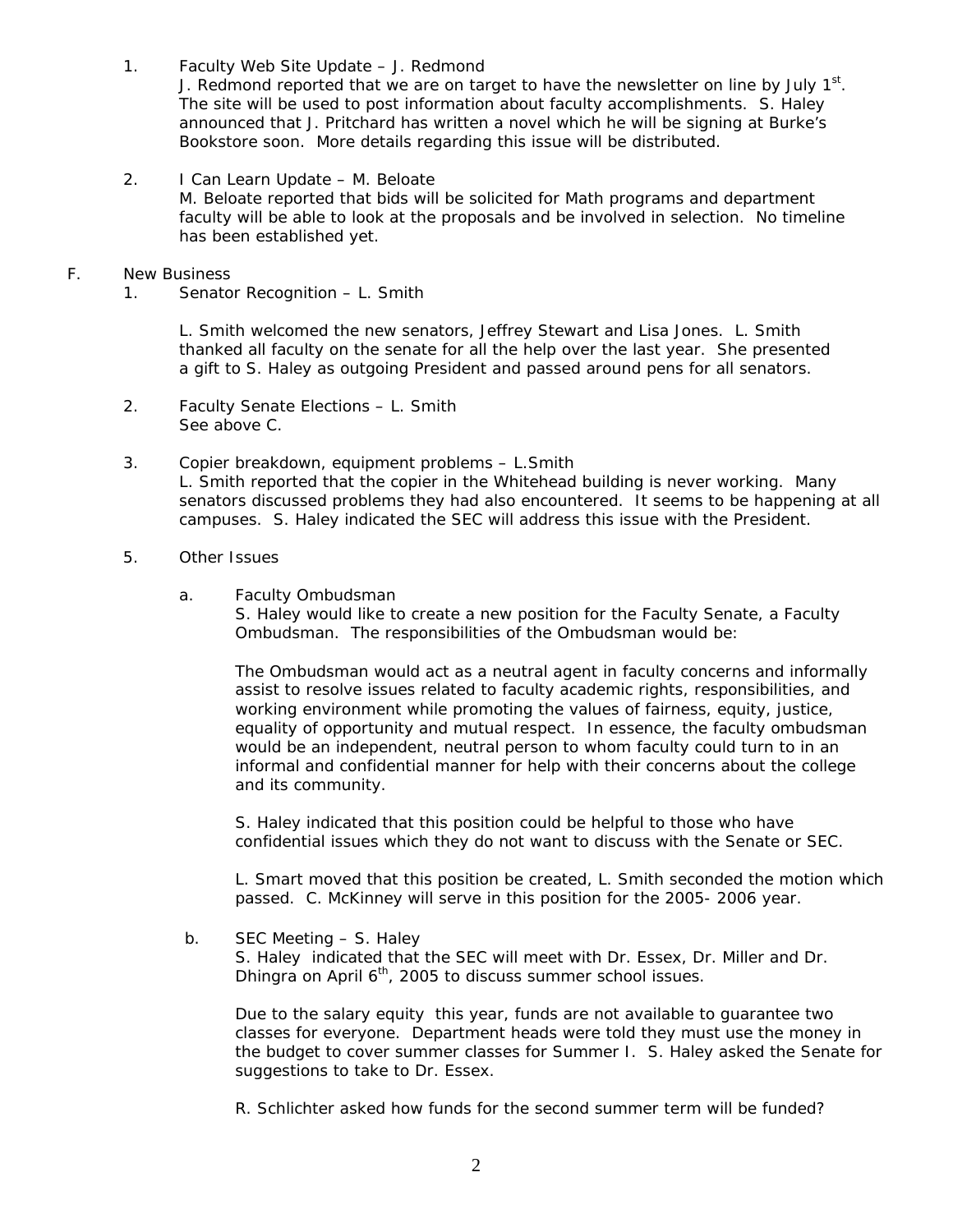After much discussion the Senate agreed that the SEC should ask the President to give everyone at least one class and then distribute the rest of the funds equitably. We were reminded of a previous situation where summer classes were cancelled after students registered and it caused major issues.

- c. Vice President Search S. Haley The search committee has recommended two candidates to the President. No decision has been made yet.
- d. Dr. Miller S. Haley Dr. Miller is scheduled to be at the May meeting to provide an update on previous issues.

# e. Promotion/Tenure Appeal – S. Haley

 S. Haley reported that R. Schlichter has asked the Senate to look into his tenure appeal. His appeal for tenure was turned down by the President due to low enrollment in his area. R. Schlichter stated that he has met with the President regarding the tenure and the President stated he would review the appeal.

 G. Spencer raised the issue of marketing which the Senate has discussed many times. If marketing issues are addressed correctly, we would have students in our classes and low producing programs would not be in jeopardy. L. Smart asked the SEC to take up the marketing issue again with the President.

 S. Haley will also ask the Faculty Welfare Committee to address the procedure used in the promotion and tenure process.

f. Social Security Numbers

 C. McKinney asked what has been done to prevent the use of social security numbers to identify faculty and staff. Some schools do not use social security numbers. The SEC will address this issue with the President.

 g. S. Haley thanked L. Smith for all her help and support this year on Senate issues. M. Bodayla encouraged all faculty who have been nominated for awards to follow through with submitting their dossier.

## F. Adjournment.

The meeting was adjourned at 4:00 p.m. The next meeting is scheduled for May 3rd at 3 p.m. in the Faculty Lounge on the Union Campus.

\* Senate Sharepoint Web Site: <http://internal.southwest.tn.edu/fac-senate/>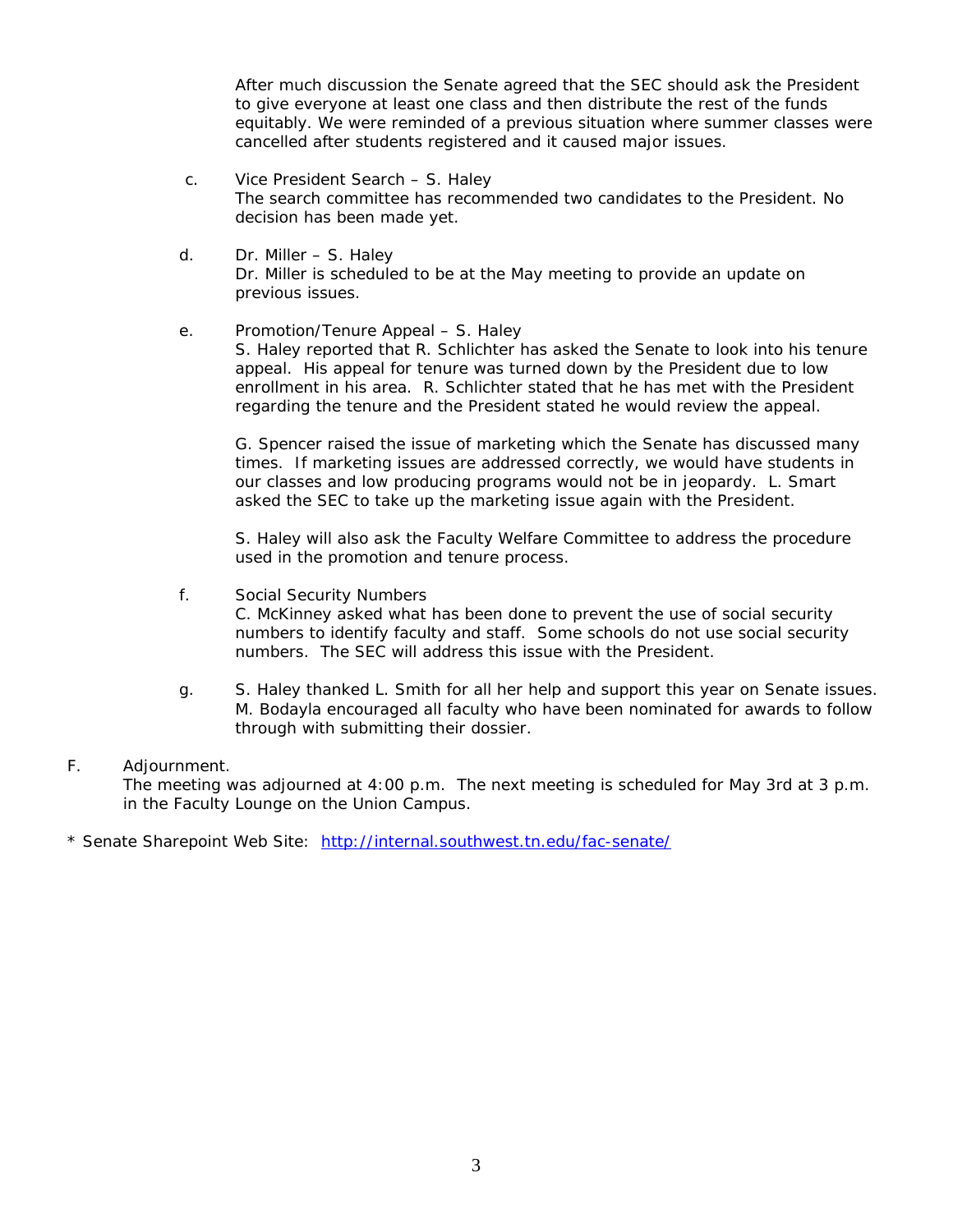#### **2005-2006 Senate**

|                                                                                                                          | President: Steve Haley  | shaley              |                                                            | $5635 - x$            |
|--------------------------------------------------------------------------------------------------------------------------|-------------------------|---------------------|------------------------------------------------------------|-----------------------|
| <b>Division Senators:</b>                                                                                                |                         |                     |                                                            |                       |
| Division Senators of Liberal Studies and Education - Five Seats.<br>Roll                                                 |                         |                     |                                                            |                       |
| (Developmental Studies, Education, Fine Arts/Language and Literature, Social and Behavioral<br>Science/Criminal Justice) |                         |                     |                                                            |                       |
| Doug Branch (2yrs)                                                                                                       | Mary Ann Bodayla (2yrs) | mbodayla<br>dbranch | Social Behav. Sci./Crim. Just.<br>Fine Arts/Lang. and Lit. | 5197 x<br>4483_Proxy_ |

| dbranch      |                                | $4483$ _Proxy_                                                          |
|--------------|--------------------------------|-------------------------------------------------------------------------|
| lismith      |                                | 4125___ x____                                                           |
| <b>VCOOK</b> |                                | 4648___x____                                                            |
| vgray        | Social Behav. Sci./Crim. Just. | 4678__x___                                                              |
|              |                                | Fine Arts/Lang. and Lit.<br>Social Behav. Sci./Crim. Just.<br>Education |

## **Division Senators of Business, Career Studies and Technology - Five Seats.**

(Accountacy/Office Adm./Career Studies, Business Adm. and Paralegal Studies, Information Tech/Graphic Arts, Engineering Tech., Industrial and Environ. Tech.)

| Jerry Redmond (2yrs)   | jredmond      | Information Tech., Graph. Arts. | 4410__х___  |
|------------------------|---------------|---------------------------------|-------------|
| Gary Spencer (2yrs)    | gspencer      | Engineering Tech.               | 4404 _x____ |
| Jeffrey Stewart (2yrs) | jstewart      | Indus & Environ Technologies    | 4665 x      |
| Sarah Dunn (1yr)       | sdunn         | Information Tech., Programming  | 4152__x___  |
| Lee Smart (1yr)        | <b>Ismart</b> | Accountancy/ Office Adm.        | 6025 $x$    |

#### **Division Senators of Math, Natural Sciences, & Health Sciences - Four Seats.**

(Nursing, Mathematics, Natural Sciences, Allied Health)

| Bill Turner (2yrs)  | wturner  | Mathematics             | 6023 x       |
|---------------------|----------|-------------------------|--------------|
| Doug Smith (1yr)    | dsmith   | <b>Natural Sciences</b> | 4128 x       |
| Linda Pope (1yr)    | lpope    | Allied Health           | 5056___x____ |
| Roma Magtoto (2yrs) | rmagtoto | Nursing                 | 5435_Proxy_  |

## **Department Senators:**

**Division: Business, Career Studies & Tech.** 

#### **Departments:**

- **a. Accountancy, Office Admin. & Career Studies**
- **b. Administration & Paralegal Studies**
- **c. Info. Tech. & Graphic Arts Tech.**
- **d. Engineering Technologies**
- **e. Indus & Environ Technologies**

| Leslie Peeples (2yrs)   | <i>lpeeples</i> | Accountancy/ Office Adm.        | 4006_x___    |
|-------------------------|-----------------|---------------------------------|--------------|
| Christy Vineyard (2yrs) | ccrabtree       | Business Adm. and Paralegal St. | 4668_absent_ |
| Roger Schlichter (1yr)  | rschlichter     | Information Tech./Graphic Arts  | 4144__x___   |
| Lisa Jones (2yrs)       | lgjones         | Engineering Tech.               | 4983__x___   |
| Carl Wagner (2yrs)      | cwagner         | Industrial and Environ. Tech.   | 4160 x       |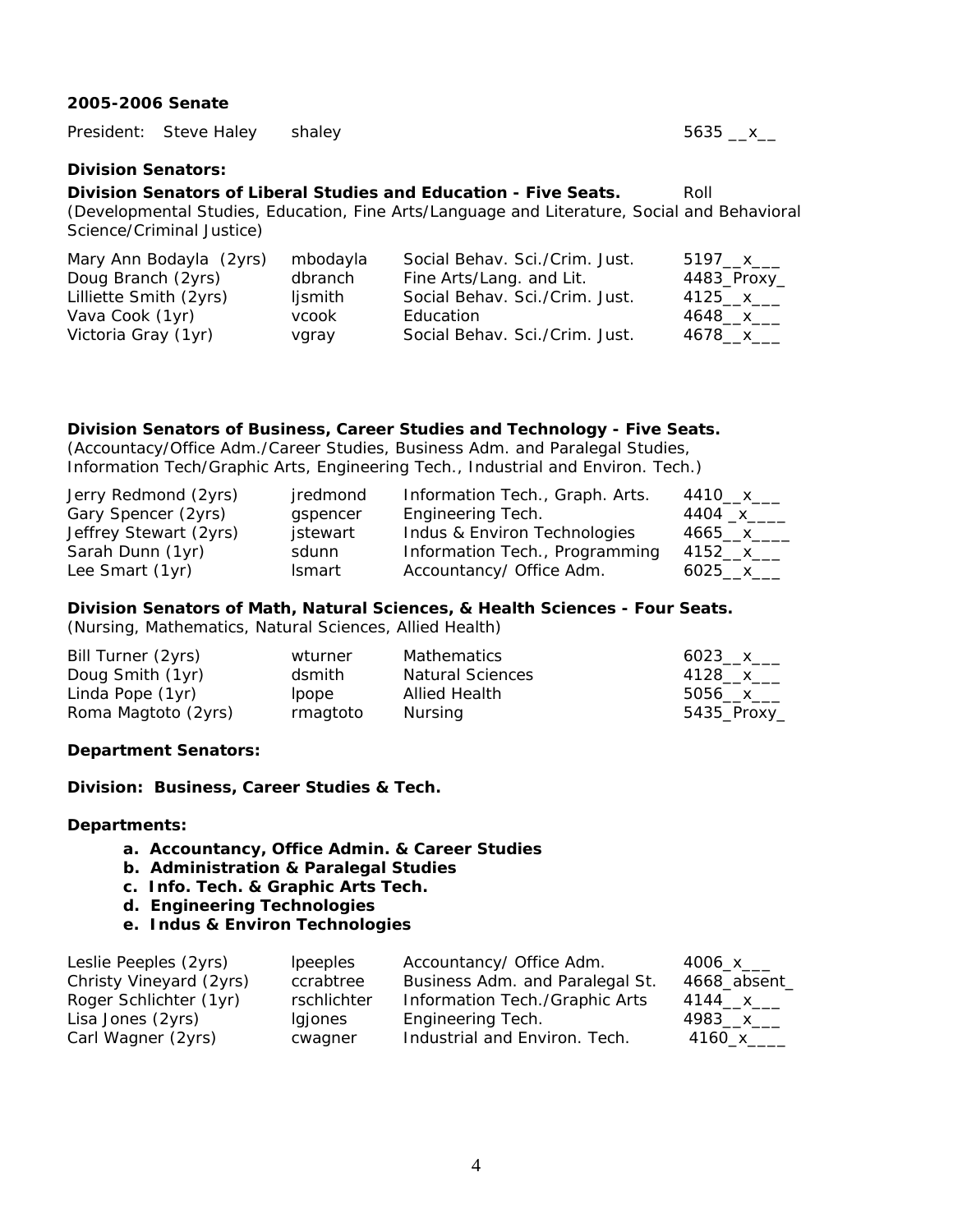## **Division: Liberal Studies & Education**

#### **Departments:**

- **a. Developmental Studies**
- **b. Fine Arts, Languages, and Literature**
- **c. Education**

# **d. Social & Behavioral Science/ Criminal Justice**

| Mickey Beloate (1yr) | mbeloate   | Developmental Studies                           | 6015 $x$ |
|----------------------|------------|-------------------------------------------------|----------|
| John Pritchard (1yr) | jpritchard | Fine Arts/Language and Literature 5645__absent_ |          |
| Toni Campbell (1yr)  | tcampbell  | Education.                                      | 5353 x   |
| Clark McKinney (1yr) | cmckinney  | Social Behav. Sci./Crim. Just                   | 4574 x   |

## **Division: Math, Natural Sciences & Health Sciences Departments:**

- **a. Mathematics**
- **b. Natural Sciences**
- **c. Nursing**
- **d. Allied Health**

| Tamara McColgan (2yrs) | tmccolgan | Mathematics             | 5530__x___   |
|------------------------|-----------|-------------------------|--------------|
| Bob Drake (1yr)        | bdrake    | <b>Natural Sciences</b> | 4501 absent  |
| Loretta Regan (2yrs)   | Iregan    | Nursing                 | 5447 x ___   |
| Delores Boland (1yr)   | dboland   | <b>Allied Health</b>    | 5542_absent_ |

• Senators are exempt from serving on other standing committees.

• Senators rotating off the Senate after this meeting:

| Dale Railston | absent |
|---------------|--------|
| Max Cutler    | absent |

## **Membership of Faculty Senate Committees for 2004-2005**

**ACADEMIC MATTERS:** Sarah Dunn (**Chair**), Clarence Christian, Patsy Fancher, Ron Gephart, Lillie M. Jackson, Pat Keene, Leslie Peeples, Carl Swoboda, Sarah Warrington

**GRADE APPEALS:** Sandy Shaw (**Chair**), Larry Butts, Lisa Fuller, Steve Katz, Virginia Melvin, Sandy Shaw, Dewey Sykes, Mary Vines, Karen Webb

**FACULTY HANDBOOK:** Douglas Smith (**Chair**), Pat Foley, Tracy Freeman, Victoria Gray, Phyllis Porter, Tracy Rusco, Dagny Wright

**FACULTY DEVELOPMENT AND EVALUATION:** Kathy Singleton, (**Chair**), Linda Lipinski (**Assist. Chair**), Mathilda Doorley, Evelyn Little, Ross Land, Loretta Regan, Vicki Robertson, Jane Santi, Donna Toole, Janice Van Dyke, Georgia Whaley, Darius Wilson

**FACULTY WELFARE:** Clair Berry(**Chair)**, Kun-San Chang, Vava Cook, Sarah Dunn, Carol Gazik, Liz Lawrence, Megan Murphy, Bridgett Smith, Rita Springer, Robert Tate, Donald Thomas, Lois Washington, Twyla Waters, Clemetee Whaley, Robert Whaley

**(AD HOC) SENATE SCHOLARSHIP COMMITTEE :** to be appointed;